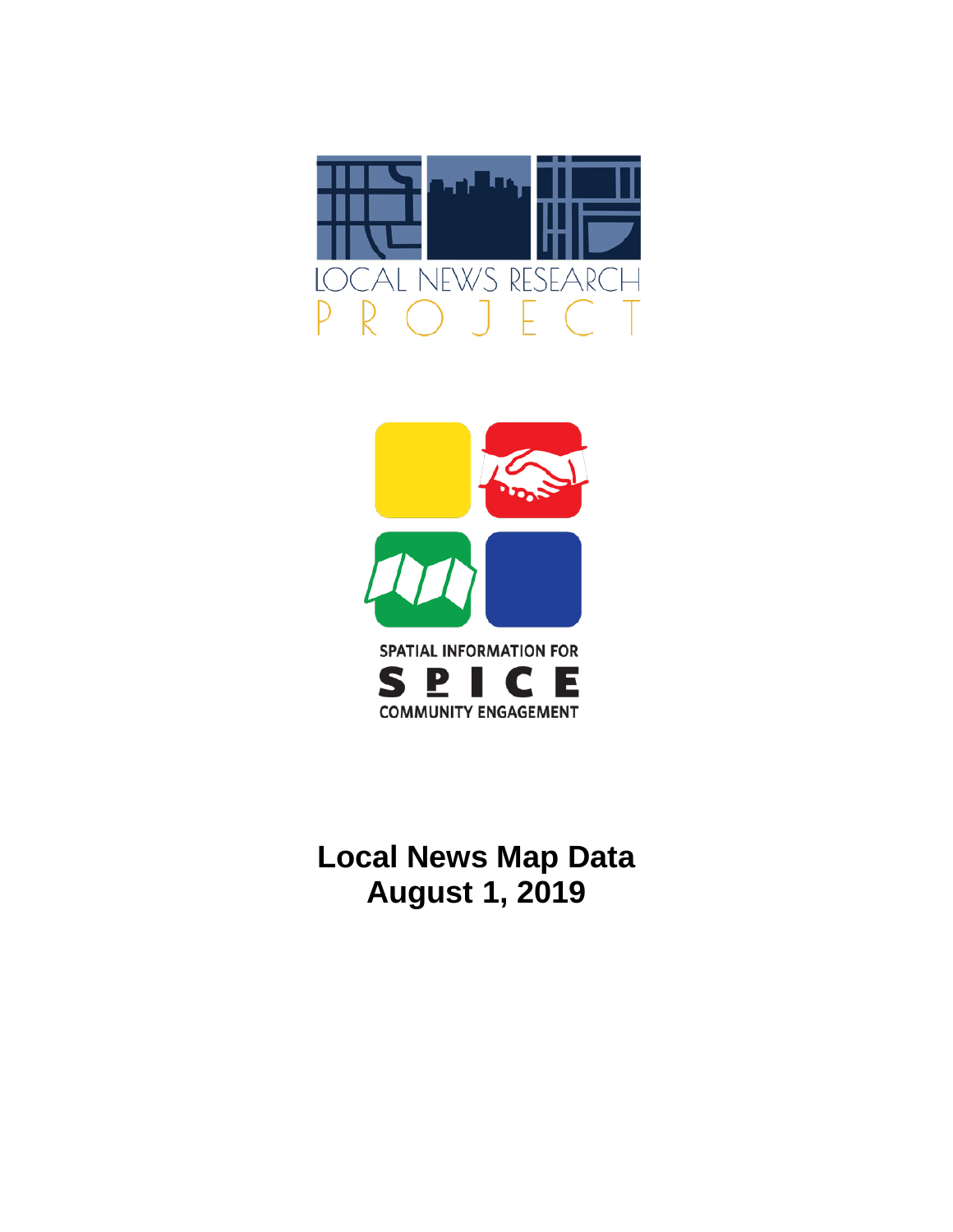### ABOUT THIS PROJECT

The Local News Map is a crowd-sourced resource that tracks what is happening to local newspapers, broadcast outlets and online news sites in communities across Canada. It displays data going back to 2008, which marked the beginning of a deep recession and a turning point for many previously profitable local news organizations. This report, which is produced every two months and archived [here,](http://localnewsresearchproject.ca/category/local-news-map-data) summarizes the latest data available on the map.

For the purposes of this project, a local news outlet is defined as a news organization that maintains independence from those it covers, demonstrates a commitment to accuracy/transparency, and is devoted primarily to reporting and publishing timely, originallyproduced news about local people, places, issues and events in a defined geographic area.

This project is the result of a collaboration between Professor [April Lindgren,](http://rsj.journalism.ryerson.ca/team/april-lindgren/) lead investigator for the [Local News Research Project](http://localnewsresearchproject.ca/) at Ryerson University's School of Journalism and Associate Professor [Jon Corbett,](http://joncorbett.com/JonCorbett/Home.html) who leads the University of British Columbia's SpICE [Lab](http://spice.geolive.ca/) (Spatial Information for Community Mapping). It was created with financial support from [Canadian Geospatial and Open Data Research Partnership;](http://geothink.ca/) Canadian Media Guild/CWA Canada; Canadian Journalists for Free Expression; a Mitacs Accelerate grant; Unifor; and Ryerson University.

Credits/citations: The Local News Map is a joint project of the Local News Research Project at Ryerson University's School of Journalism and the University of British Columbia's SpICE Lab (Spatial Information for Community Mapping).

Lindgren, April and Corbett, Jon. *Local News Map Data.*  <http://localnewsresearchproject.ca/category/local-news-map-data>

Visit the map:<https://localnewsmap.geolive.ca/>

Contact us: [localnewspoverty@gmail.com](mailto:localnewspoverty@gmail.com)

### **Contents**

| Breakdown of data by type of local media (2008 to August 1, 2019) 4 |  |
|---------------------------------------------------------------------|--|
|                                                                     |  |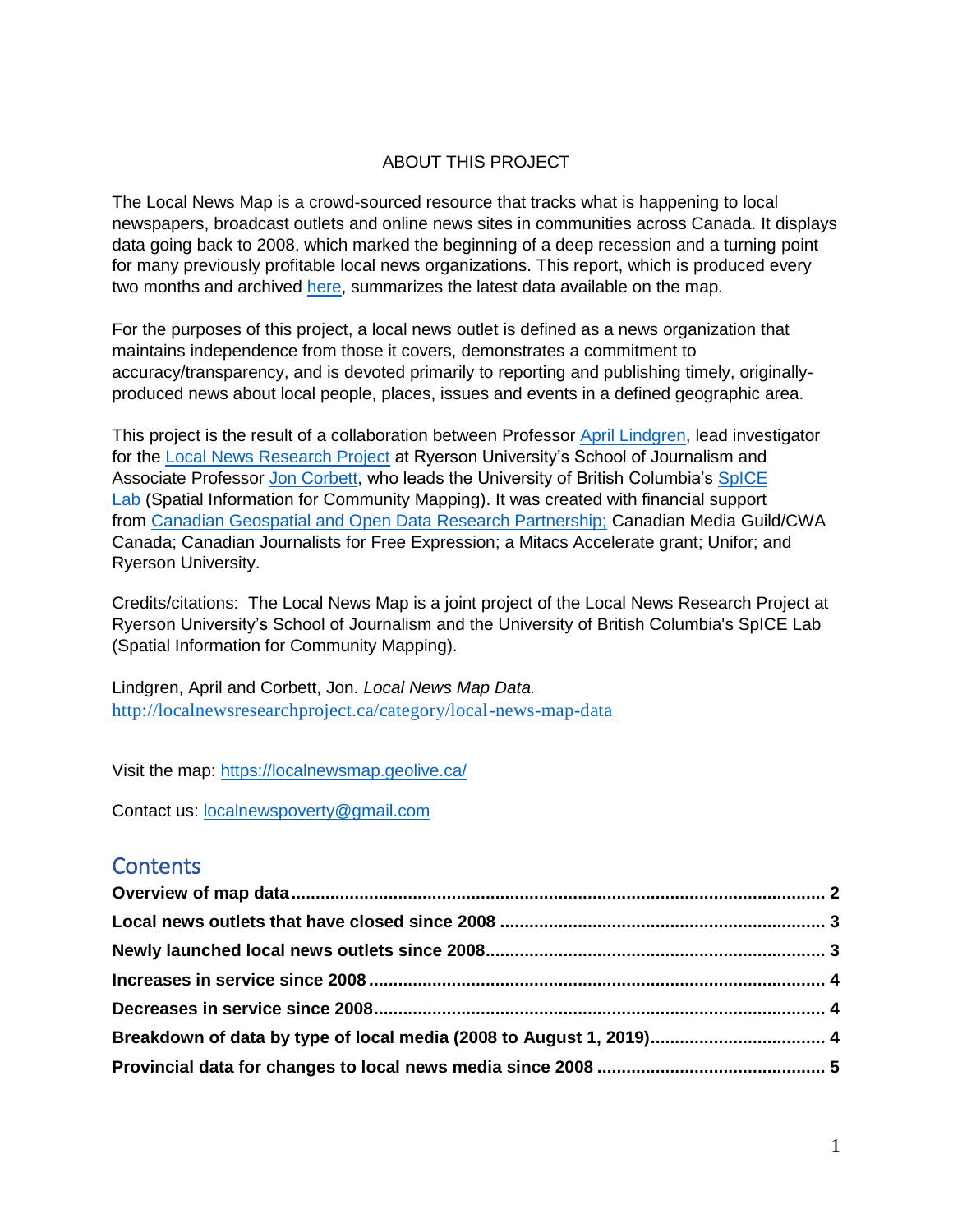# <span id="page-2-0"></span>Overview of map data

The map displayed a total of 520 markers representing changes to local news outlets of all types between 2008 and August 1, 2019.

| Breakdown of all markers by   |     |  |
|-------------------------------|-----|--|
| type of change that occurred: |     |  |
| closed                        | 235 |  |
| closed due to                 | 46  |  |
| merger                        |     |  |
| daily (free) becomes          | 1   |  |
| a community paper             |     |  |
| daily becomes a               | 10  |  |
| community paper               |     |  |
| decrease in service           | 74  |  |
| increase in service           | 23  |  |
| new                           | 94  |  |
| new outlet produced           | 17  |  |
| by merger                     |     |  |
| shifted to online             |     |  |



| Breakdown of all markers |  |     |  |
|--------------------------|--|-----|--|
| by type of media:        |  |     |  |
| community paper          |  | 288 |  |
|                          |  |     |  |

| daily paper - free | 27 |
|--------------------|----|
| daily paper - paid | 45 |
| online             | 70 |
| radio - private    | 19 |
| radio - public     | 11 |
| TV - private       | 32 |
| TV - public        | 28 |

Breakdown of all markers by ownership:

| uwuunuun,               |     |
|-------------------------|-----|
| Independent owners      | 106 |
| Postmedia               | 50  |
| <b>Black Press</b>      | 37  |
| Transcontinental        | 34  |
| Metroland               | 33  |
| Sun Media               | 29  |
| CBC/Radio-Canada        | 28  |
| Glacier Media           | 20  |
| Torstar                 | 16  |
| Quebecor                | 15  |
| <b>Bell Media</b>       | 13  |
| Rogers Media            | 12  |
| <b>Saltwire Network</b> | 11  |
| Other                   | 116 |
|                         |     |

Note: only owners with more than 10 markers are listed in the table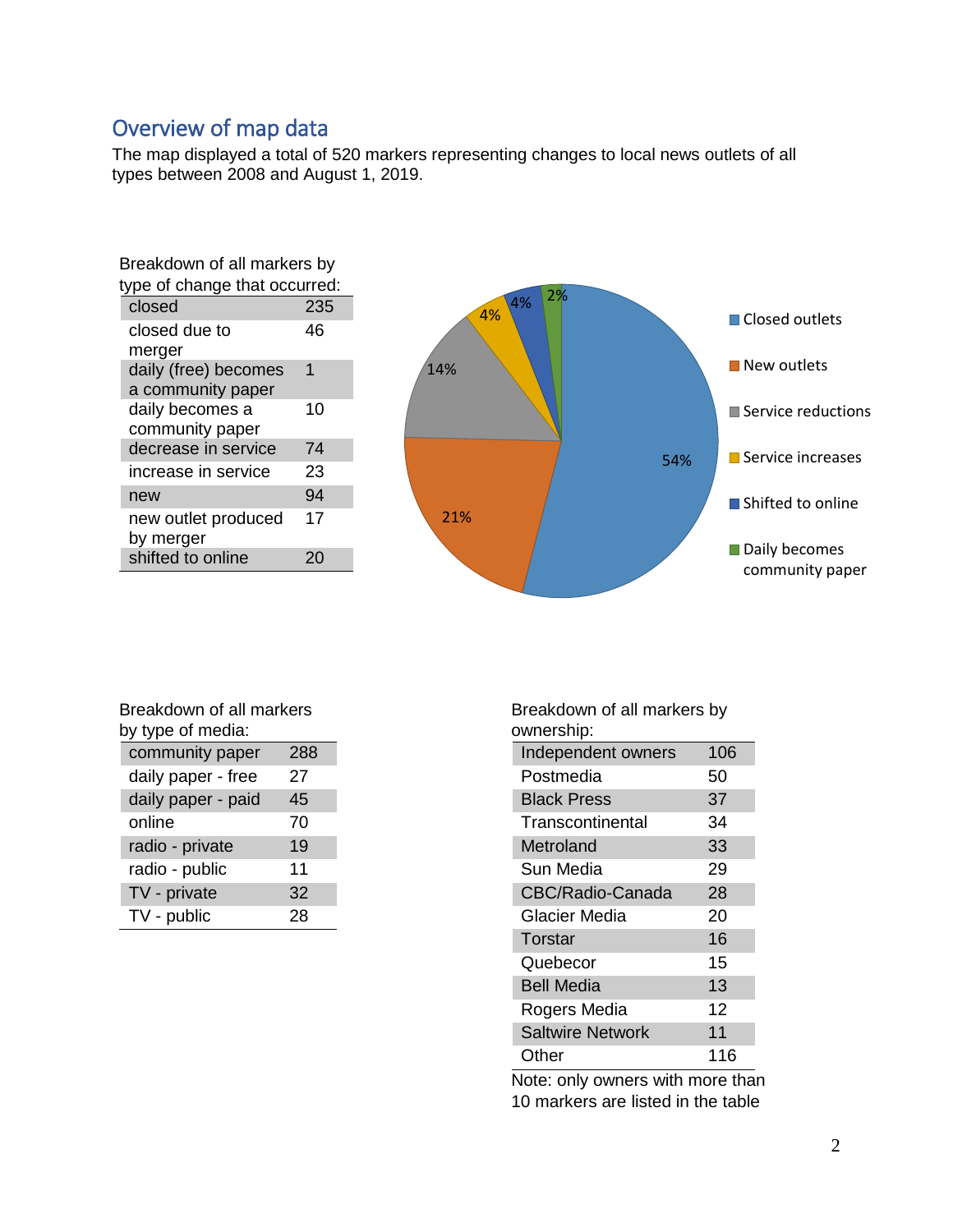## <span id="page-3-0"></span>Local news outlets that have closed since 2008

Total number of closings: 281 (235 direct closings + 46 closings due to mergers) Number of communities where a local news outlet has closed: 201

| Breakdown of closings by<br>type of media: |  |  |  |
|--------------------------------------------|--|--|--|
| 204                                        |  |  |  |
| 23                                         |  |  |  |
| 13                                         |  |  |  |
| 13                                         |  |  |  |
| 12                                         |  |  |  |
| 6                                          |  |  |  |
| 10                                         |  |  |  |
| 0                                          |  |  |  |
|                                            |  |  |  |

| Breakdown of closings by ownership: |    |  |
|-------------------------------------|----|--|
| Independent                         | 40 |  |
| Postmedia                           | 32 |  |
| Transcontinental                    | 32 |  |
| <b>Black Press</b>                  | 28 |  |
| Sun Media                           | 25 |  |
| Metroland                           | 19 |  |
| <b>Glacier Media</b>                | 16 |  |
| Torstar                             | 15 |  |
| Other                               | 74 |  |

Note: only owners with more than 10 markers are named in the table

# <span id="page-3-1"></span>Newly launched local news outlets since 2008

Total number of markers representing new outlets: 111 (94 new outlets + 17 new outlets produced by mergers)

Number of communities where a new local news outlet has been launched: 83

| Breakdown of new outlets<br>by media type: |    |  |  |
|--------------------------------------------|----|--|--|
| community paper                            | 42 |  |  |
| daily paper - free                         | 1  |  |  |
| online                                     | 51 |  |  |
| radio - private                            | 6  |  |  |
| radio - public                             | 3  |  |  |
| $TV$ – private                             | 3  |  |  |
| $TV$ – public                              | 5  |  |  |

| Breakdown of new outlets by<br>ownership: |                |
|-------------------------------------------|----------------|
| Independent                               | 51             |
| Village Media                             | 8              |
| Metroland                                 | $\overline{7}$ |
| Rogers Media                              | 6              |
| <b>Black Press</b>                        | 4              |
| TVO                                       | 4              |
| <b>Your Community</b>                     | 4              |
| Voice                                     |                |
| CBC/Radio-Canada                          | 4              |
| <b>Glacier Media</b>                      | $\overline{2}$ |
| <b>Saltwire Network</b>                   | $\overline{2}$ |
| The Jim Pattison                          | $\overline{2}$ |
| <b>Broadcast Group</b>                    |                |
| Transcontinental                          | 2              |
| <b>First Peoples Radio</b>                | $\overline{2}$ |
| Other                                     | 13             |
| .<br>н.                                   | σ.             |

Note: only owners with more than 1 marker are named in the table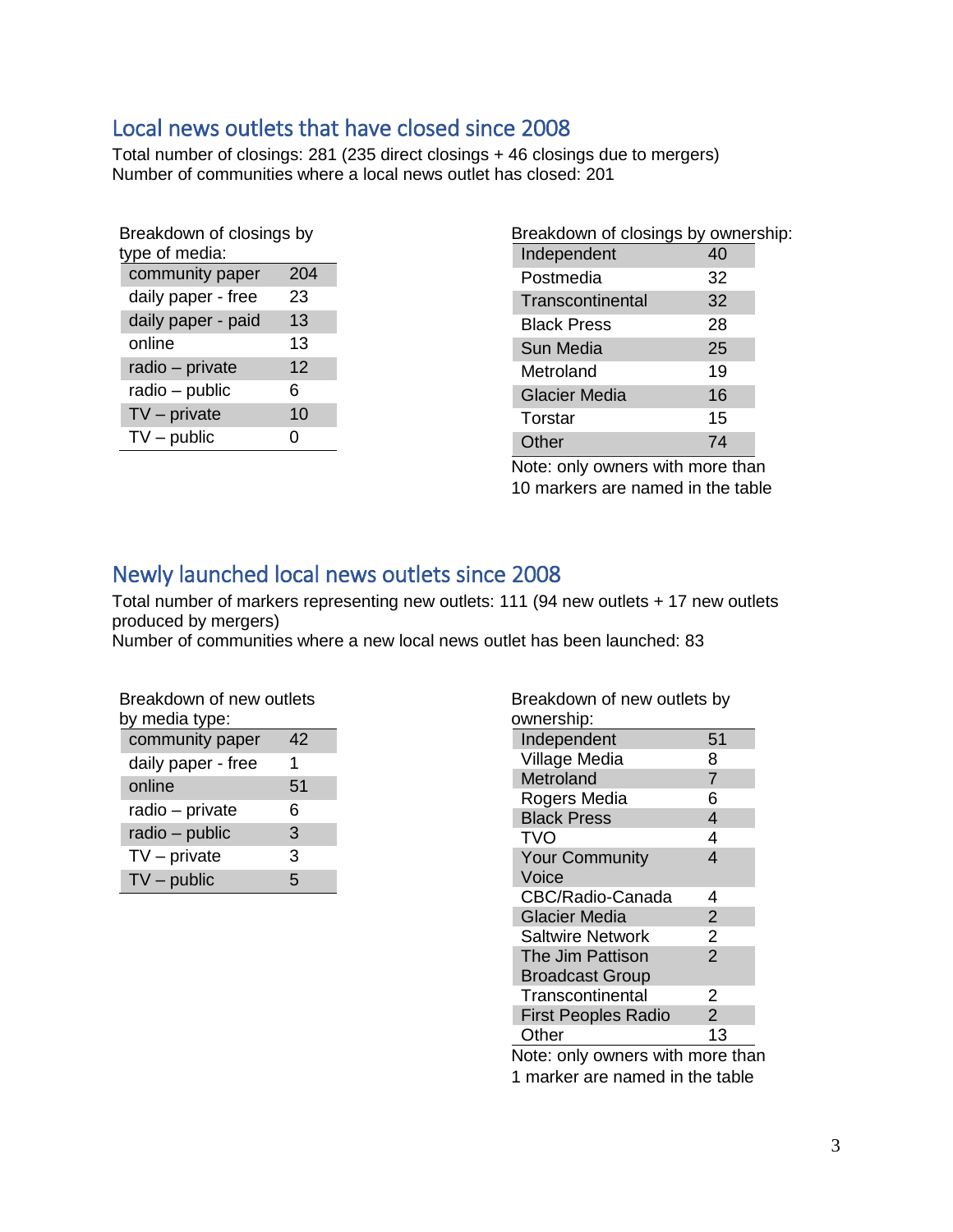## <span id="page-4-0"></span>Increases in service since 2008

Total number of service increases: 23 Number of affected communities: 20

Breakdown of service increases by type of media:

| community paper    |   |  |
|--------------------|---|--|
| daily paper - free | O |  |
| daily paper - paid | 2 |  |
| online             | 6 |  |
| radio - private    | 0 |  |
| radio - public     | 1 |  |
| TV - private       | 9 |  |
| TV - public        |   |  |

Note: Examples of service increases include longer local news casts, the launch of a new local news program, increased frequency of publication for newspapers

## <span id="page-4-1"></span>Decreases in service since 2008

Total number of service reductions: 74 Number of affected communities: 48

| Breakdown of service reductions |    |  |  |  |
|---------------------------------|----|--|--|--|
| by type of media:               |    |  |  |  |
| community paper                 | 21 |  |  |  |
| daily paper - free              | 1  |  |  |  |
| daily paper - paid              | 18 |  |  |  |
| online                          | 0  |  |  |  |
| radio - private                 | 1  |  |  |  |
| radio - public                  | 1  |  |  |  |
| TV - private                    | 10 |  |  |  |
| TV - public                     | 22 |  |  |  |

Note: Examples of service decreases include shorter newscasts or fewer print editions per week for newspapers

# <span id="page-4-2"></span>Breakdown of data by type of local media (2008 to August 1, 2019)

### **NEWSPAPERS**

• Total number of markers representing changes at newspapers: 360

*Closings*

- Total number of newspapers that have closed: 240 (194 direct closings + 46 closings due to mergers)
- Number of communities where newspapers have closed: 186

### *Launches*

- Total number of markers representing newly launched newspapers: 43 (26 new outlets + 17 new outlets produced by mergers)
- Number of communities where new newspapers have launched: 38

*Community newspaper markers on the map (published fewer than five times per week)* 

- Total number of community newspaper markers: 288
- Total number of community newspapers that have closed: 204 (161 direct closings + 43 closings due to mergers)
- Number of communities affected by the closing of a community paper: 165
- Total number of new community newspapers: 42 (25 new outlets + 17 new outlets produced by mergers)
- Number of communities where a new community paper has launched: 37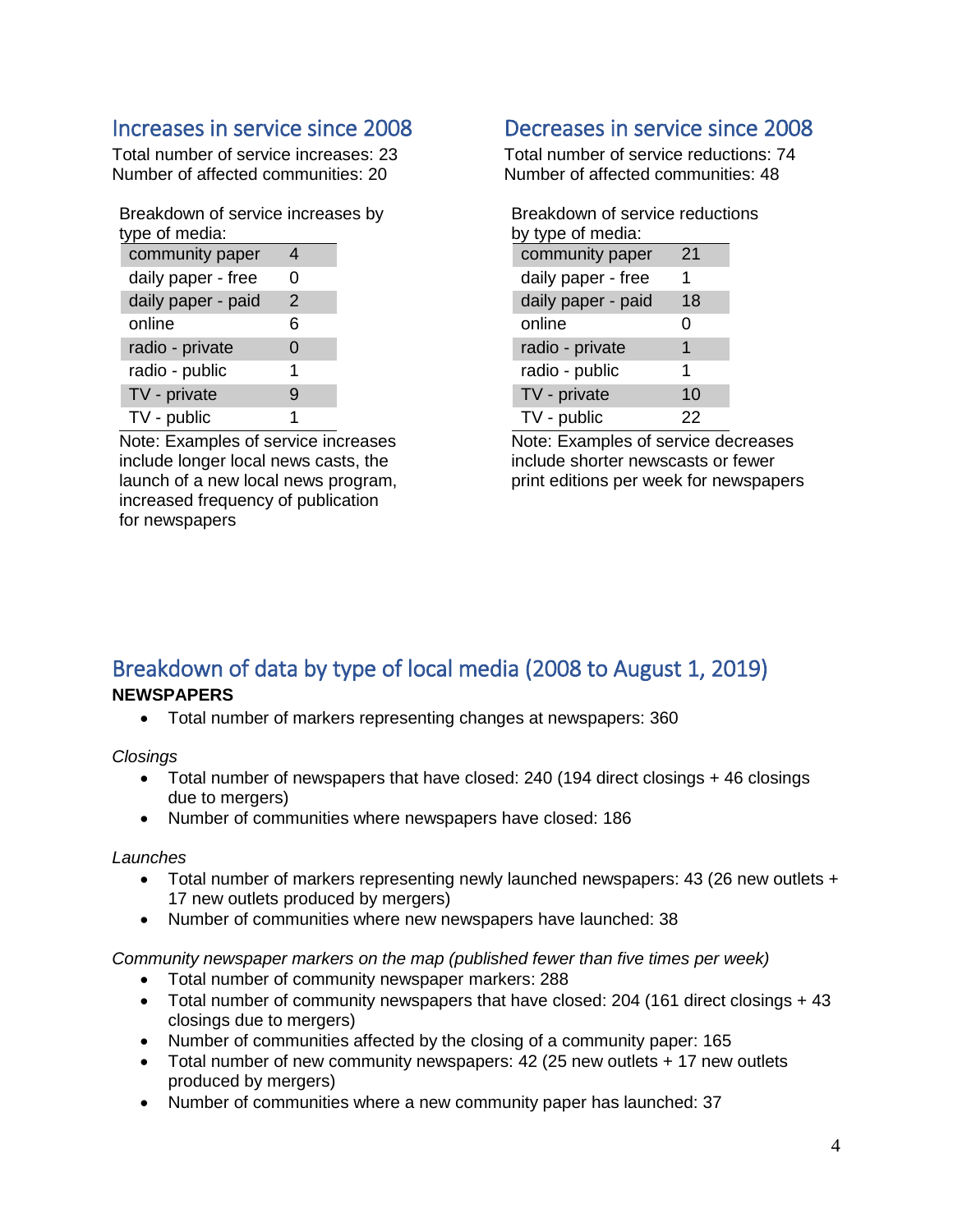### **DIGITAL NEWS SITES**

- Total number of markers representing changes at online news sites: 70
- Total number of newly launched online news sites: 51
- Total number of closed online news sites: 13
- Total number of online news sites service increases: 6

#### **RADIO**

- Total number of markers representing changes at radio stations: 30
- Total number of new radio stations: 9
- Total number of closed radio programs: 18
- Total number of radio station service reductions: 2
- Total number of radio station service increases: 1

### **TELEVISION**

- Total number of markers representing changes to television stations: 60
- Total number of new TV stations: 8
- Total number of closed TV stations: 10
- Total number of TV station service reductions: 32
- Total number of TV station service increases: 10

### <span id="page-5-0"></span>Provincial data for changes to local news media since 2008

| <b>Province</b>              | <b>Number of</b><br>closings/<br>closings<br>due to<br>mergers | Number of<br>new/new<br>outlets due<br>to merger | <b>Number of</b><br>service<br>reductions | <b>Number of</b><br>service<br><i>increases</i> | Total # of<br>markers |
|------------------------------|----------------------------------------------------------------|--------------------------------------------------|-------------------------------------------|-------------------------------------------------|-----------------------|
| Alberta                      | 34                                                             | 12                                               | 12                                        |                                                 | 59                    |
| <b>British Columbia</b>      | 59                                                             | 21                                               | 12                                        | $\overline{2}$                                  | 94                    |
| Manitoba                     | 6                                                              | 2                                                | 4                                         |                                                 | 13                    |
| <b>New Brunswick</b>         | 1                                                              | 4                                                |                                           |                                                 | $\overline{7}$        |
| Newfoundland and<br>Labrador | 6                                                              |                                                  | 4                                         | 0                                               | 11                    |
| <b>Northwest Territories</b> | 1                                                              | 0                                                |                                           | 1                                               | 3                     |
| Nova Scotia                  | 14                                                             | 9                                                | 5                                         | 3                                               | 31                    |
| Nunavut                      | $\Omega$                                                       | 0                                                | $\Omega$                                  | $\overline{0}$                                  | $\overline{0}$        |
| Ontario                      | 108                                                            | 54                                               | 41                                        | 8                                               | 211                   |
| <b>Prince Edward Island</b>  | $\Omega$                                                       | 0                                                |                                           | $\overline{0}$                                  | 1                     |
| Quebec                       | 40                                                             | 5                                                | 21                                        | $\overline{2}$                                  | 68                    |
| Saskatchewan                 | 12                                                             | 3                                                | 2                                         | $\overline{4}$                                  | 21                    |
| Yukon                        | 0                                                              | 0                                                |                                           | 0                                               |                       |
| Canada (total)               | 281                                                            | 111                                              | 105                                       | 23                                              | 520                   |

Breakdown of changes to local news outlets by province